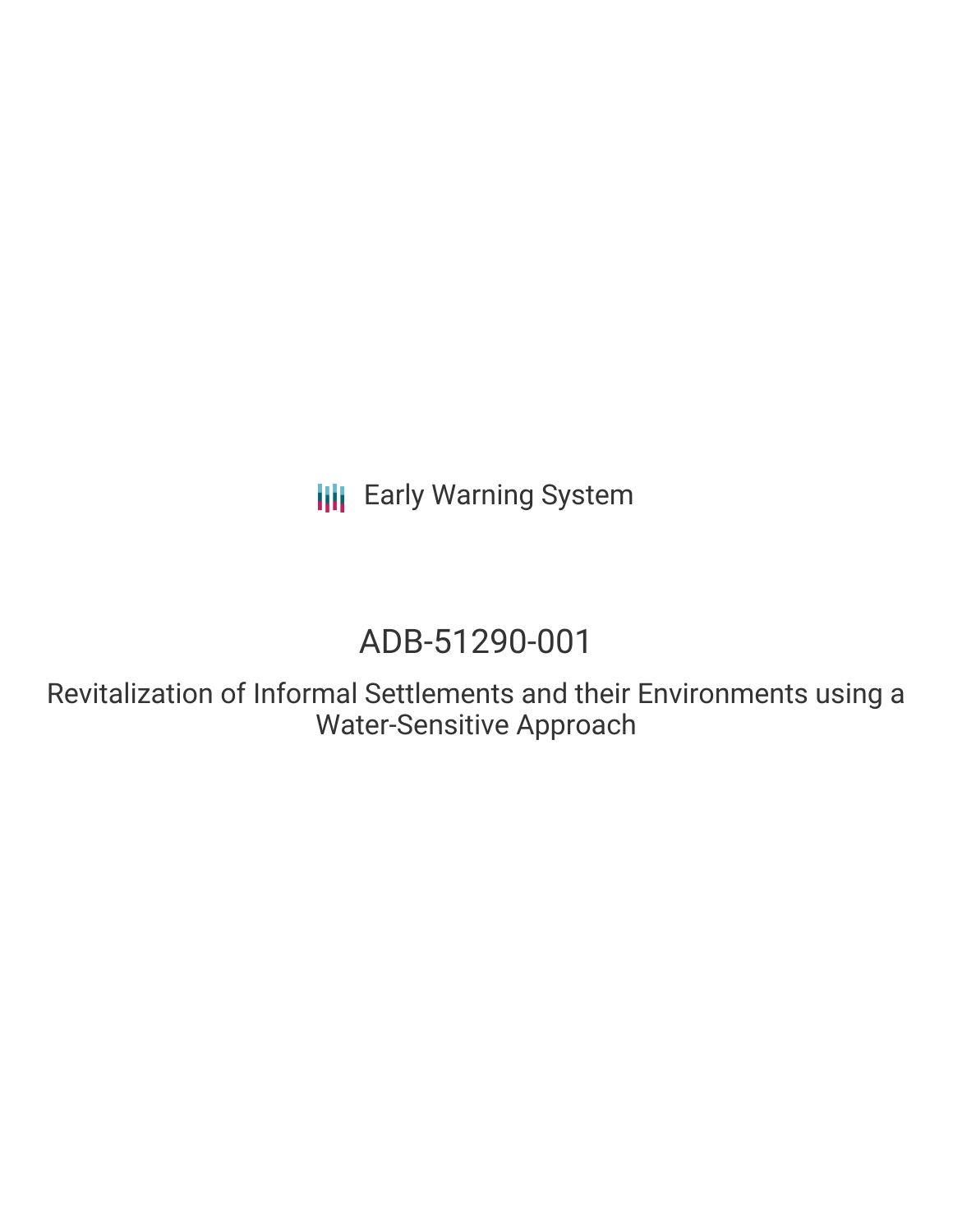

# **Quick Facts**

| <b>Countries</b>               | Fiji, Indonesia                                             |
|--------------------------------|-------------------------------------------------------------|
| <b>Specific Location</b>       | Makassar City, Indonesia; Greater Suva Area, Fiji           |
| <b>Financial Institutions</b>  | Asian Development Bank (ADB)                                |
| <b>Status</b>                  | Active                                                      |
| <b>Bank Risk Rating</b>        | U                                                           |
| <b>Voting Date</b>             | 2018-09-19                                                  |
| <b>Sectors</b>                 | Infrastructure, Technical Cooperation, Water and Sanitation |
| <b>Investment Type(s)</b>      | Grant                                                       |
| <b>Investment Amount (USD)</b> | $$0.53$ million                                             |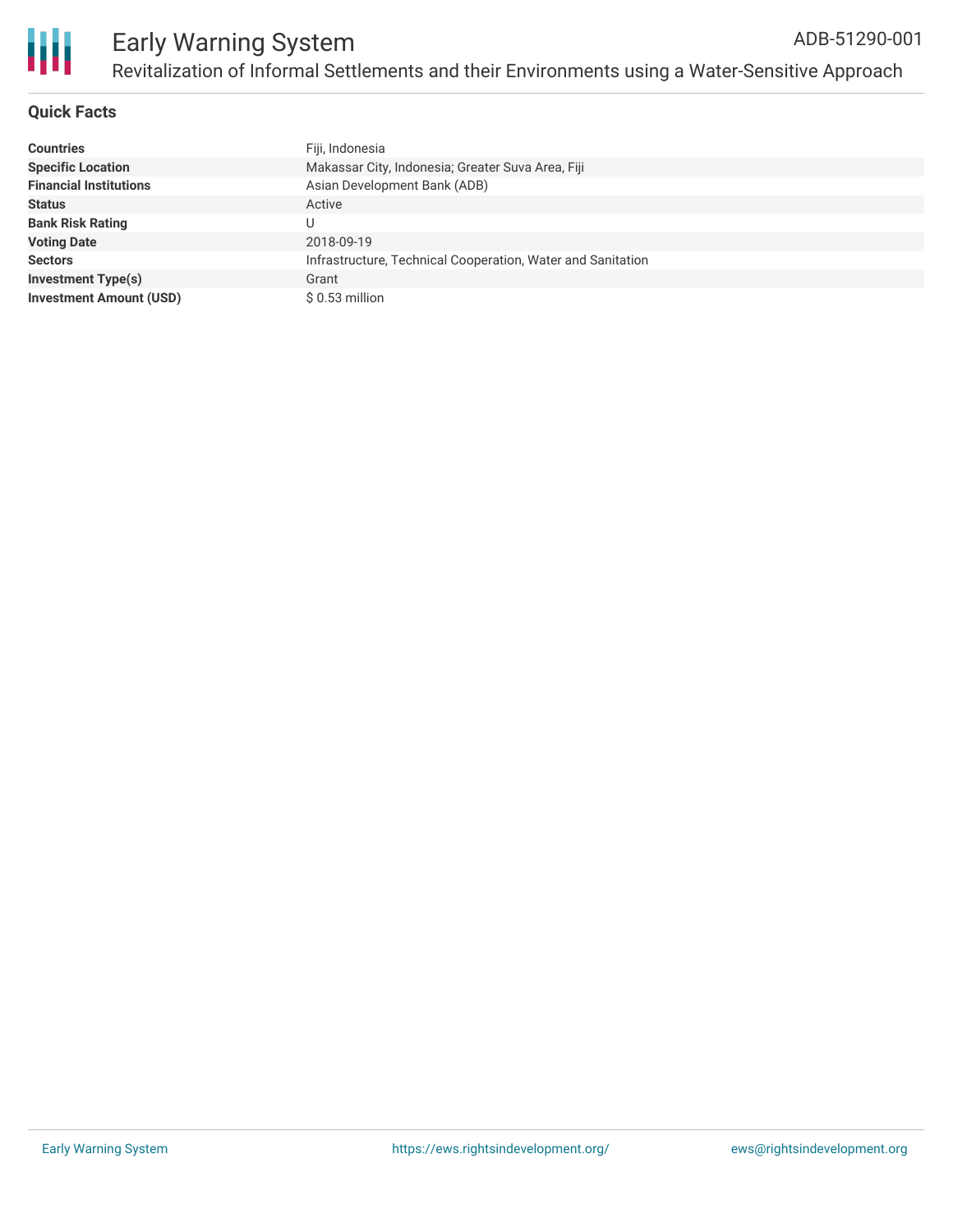

## **Project Description**

The proposed project will support the piloting of an approach and technology for the proposed Revitalization of Informal Settlements and their Environments using a Water Sensitive Approach (RISE) project. Pilots will be undertaken in Makassar City, Indonesia and in the Greater Suva Area, Fiji. In line with ADB's existing knowledge partnership with the Cooperative Research Centre for Water Sensitive Cities (CRCWSC), the piloting represents the first adaptation of CRCWSC's water-sensitive approach to infrastructure in a development context. The technology aims to demonstrate the effectiveness of a watersensitive approach which uses decentralized, green infrastructure to biologically treat contaminated and polluted water, and in doing so improve the environmental quality and health of the community. Experiences and lessons from the demonstration activities undertaken through the TA are expected to inform technical design, implementation arrangements and cost estimates for the proposed RISE project.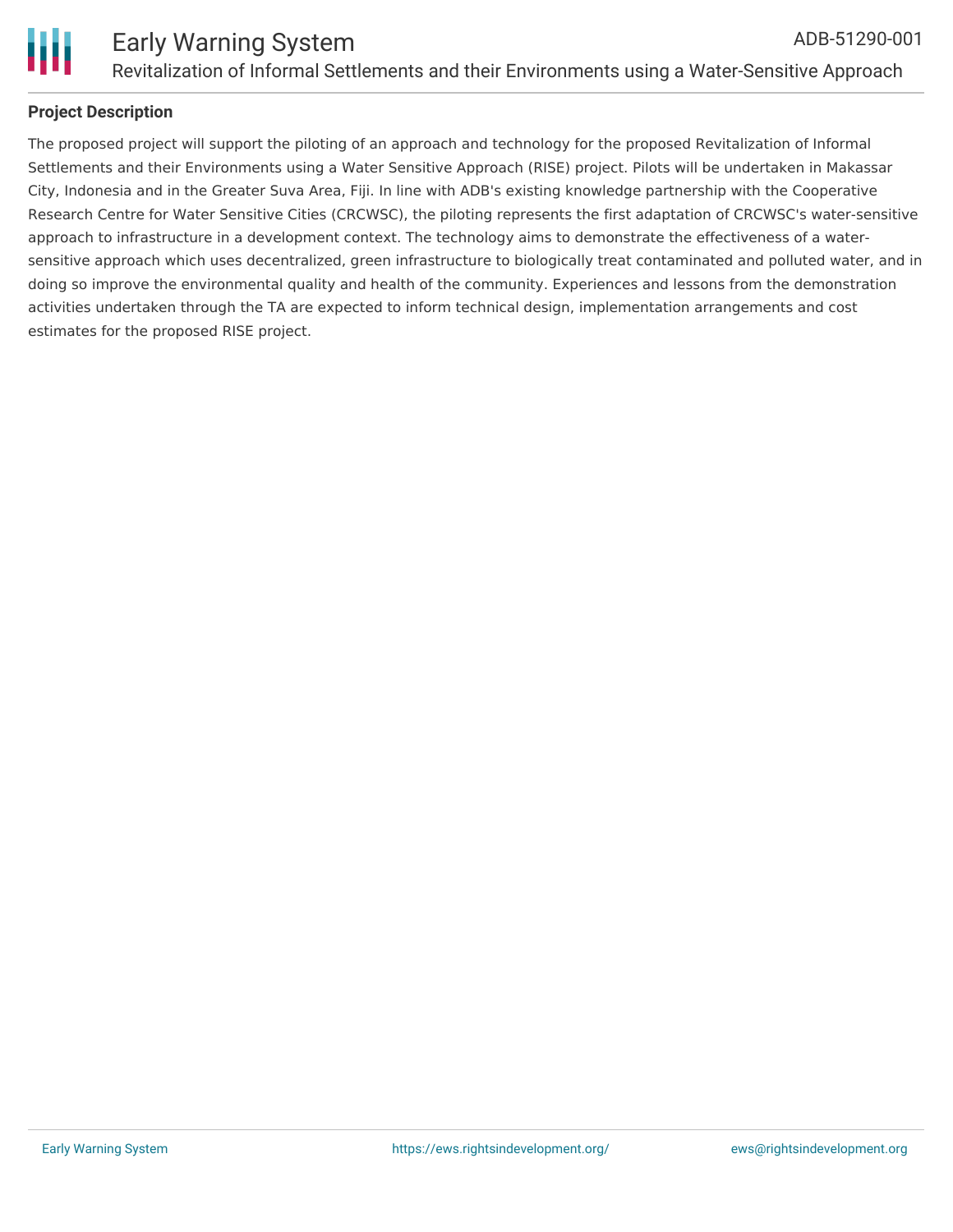#### **Investment Description**

Asian Development Bank (ADB)

Urban Environmental Infrastructure Fund under the Urban Financing Partnership Facility US\$ 329,000.00 Urban Climate Change Resilience Trust Fund under the Urban Financing Partnership Facility US\$ 196,000.00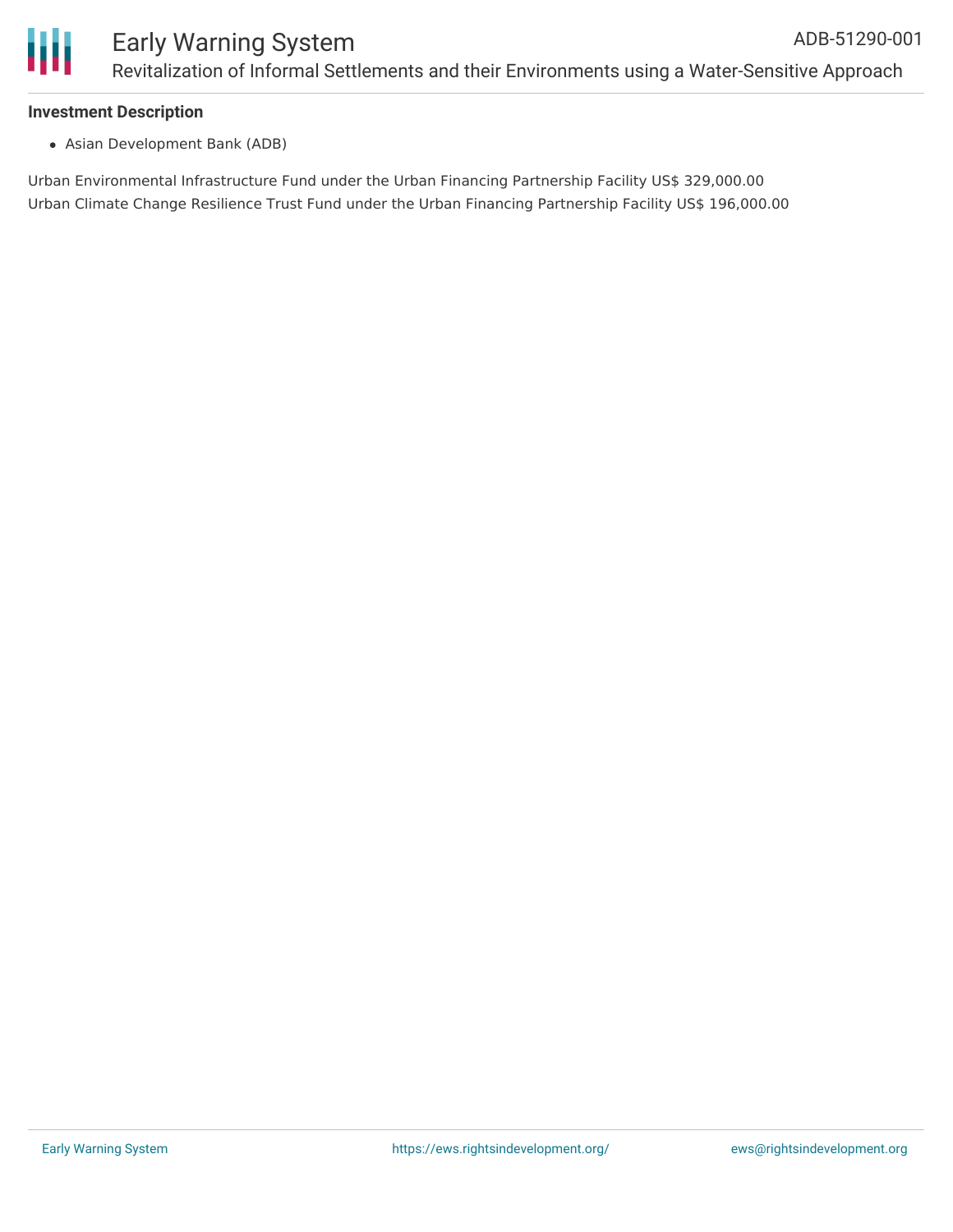

## **Contact Information**

Responsible ADB Officer Arjan, Lara Responsible ADB Department SDSC Responsible ADB Division SDSC-URB Executing Agencies Asian Development Bank 6 ADB Avenue, Mandaluyong City 1550, Philippines

#### **ACCOUNTABILITY MECHANISM OF ADB**

The Accountability Mechanism is an independent complaint mechanism and fact-finding body for people who believe they are likely to be, or have been, adversely affected by an Asian Development Bank-financed project. If you submit a complaint to the Accountability Mechanism, they may investigate to assess whether the Asian Development Bank is following its own policies and procedures for preventing harm to people or the environment. You can learn more about the Accountability Mechanism and how to file a complaint at: http://www.adb.org/site/accountability-mechanism/main